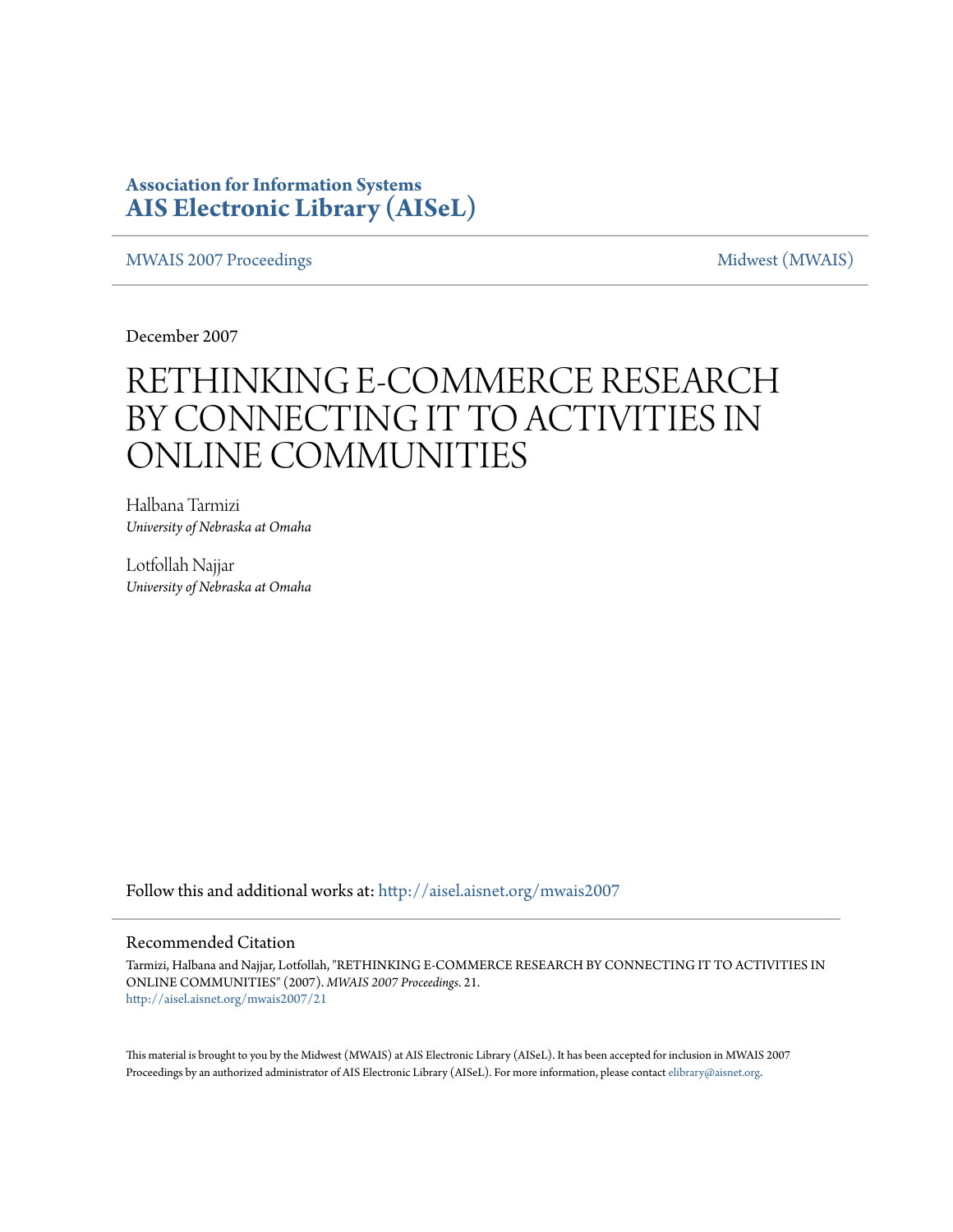## **RETHINKING E-COMMERCE RESEARCH BY CONNECTING IT TO ACTIVITIES IN ONLINE COMMUNITIES**

**Halbana Tarmizi Lotfollah Najjar**  htarmizi@mail.unomaha.edu lnajjar@mail.unomaha.edu

University of Nebraska at Omaha University of Nebraska at Omaha

#### **ABSTRACT**

*The Internet has helped businesses and consumers in conducting online commerce (e-commerce). Online auctions are one of the most popular forms of online commerce. At the same time, the Internet has helped people in forming online communities. However, the extensive research on e-commerce, especially online auctions, has not paid attention to activities in online communities and their possible impact on ecommerce. In this paper, we look at this issue and show empirical evidence why we should look at the relationship between online communities and e-commerce.* 

#### **KEYWORDS**

E-Commerce, Online Communities, Online Auction, Regression Analysis

#### **INTRODUCTION**

Various aspects of online auction on eBay have been studied. Those aspects include public versus. secret reserve prices (Katkar & Lucking-Reiley 2001), seller's reputation (Melnik & Alm 2002; Resnick et al. 2006; McDonald & Slawson 2002), the effect of negative feedback on auction prices (Lee, Im, & Lee 2000), the relationship between starting prices and end prices (Kamins, Dreze, & Folkes 2004; Brint 2003), and last-minute bidding (Roth & Ockenfels 2002). Most of the studies tried to relate those factors to auction end prices, and to draw a conclusion regarding the significance of each of those factors.

While those factors could have significant affects on eBay auctions, they only consider issues that are directly observable during the auction period. However, the nature of the Internet as a mass media (Morris & Ogan 1996) and information source (Ratchford, Talukdar, & Lee 2001), combined with proliferation of online communities, make us wonder whether there are indirect factors, unobservable during the auction itself, that could have influence on eBay auctions. Some of those factors could be potentially important and therefore need to be considered in studying online auctions or e-commerce in general. Therefore, the goal of this study is to identify one of those factors by looking at the relationship between online auctions and online communities and by showing empirical evidence supporting it.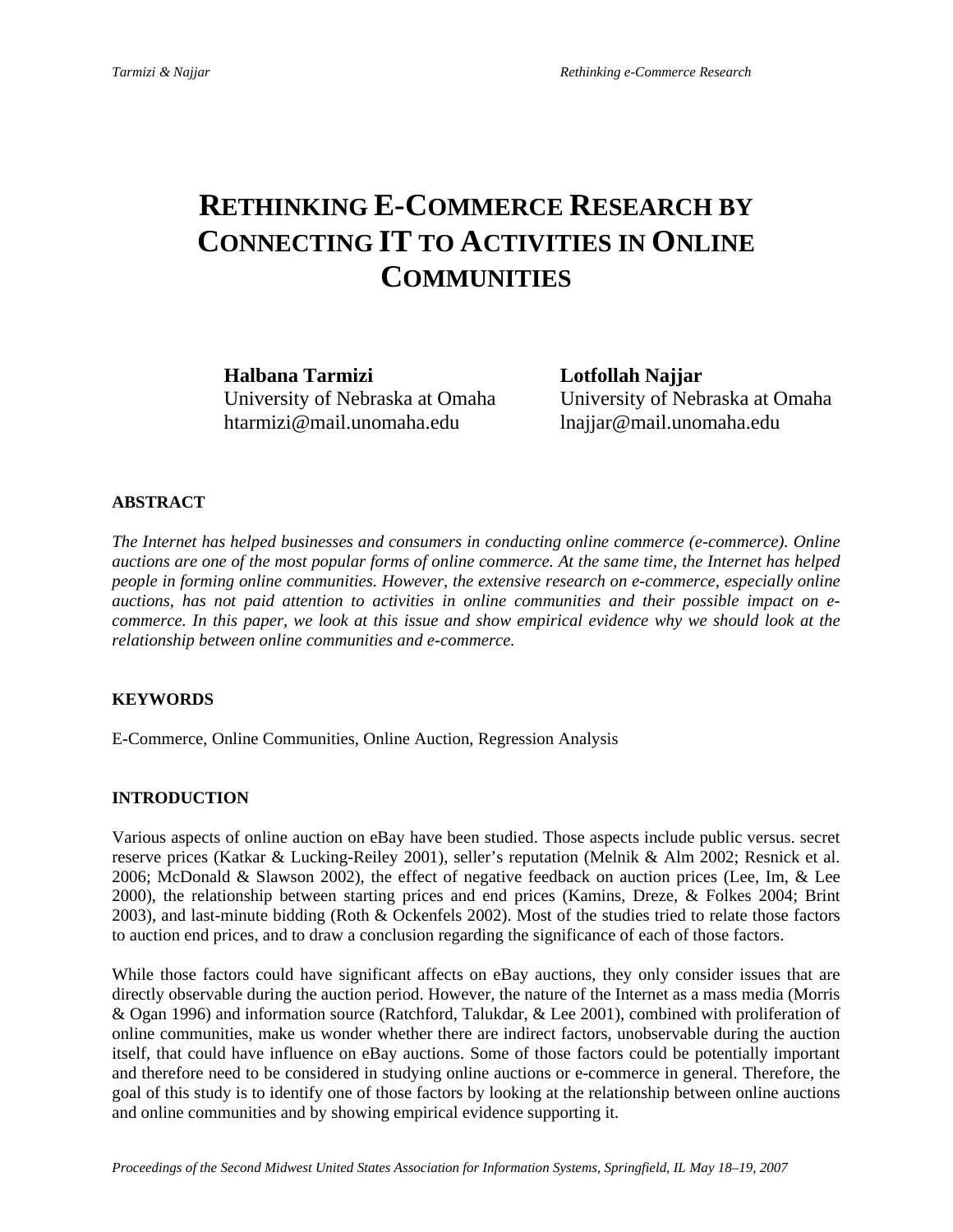#### **BACKGROUND**

#### **The Internet**

The Internet has been hailed as a medium for conducting business without borders (Gianforte 2004) and has reduced, if not eliminated, several constraints found in traditional business, such as the constraints of distance and search cost (Steinfield  $\&$  Whitten 1999). At the same time it has the capacity to spread information at a minimal cost (Fisher 1998) enabling information exchange among people worldwide (Rothaermel & Sugiyama 2001). This leads to the Internet's capability to connect people and to form communities (Wellman et al. 1996). The Internet has changed our ideas about communities, which were traditionally formed by people living in the same geographic area (Barnes 2003). Now, people who share the same interest can find each other on the Internet, not limited by space or time. Those online or virtual communities then become one venue where members can exchange information. It enhances the Internet capacity to spread information. Those communities combined with electronic mail (e-mail) enable information to travel across the globe within seconds.

While e-mail was originally developed for one-to-one communication (Ng 2001), it is currently also used for one-to-many communication with the help of mailing distribution lists. However, this ability has created a destructive behavior among internet users, who use the Internet to send millions of solicitous messages, also known as spam (Kleinrock 2004). Although there is no scientific study indicating the percentage of spam e-mails, a recent estimation in 2006 approximates that 95% of all e-mails are spam (Jacques 2005). This scary number will definitely overwhelm our limited attention capability in dealing with incoming e-mails and at the same time could diminish the effectiveness of e-mail as a one-to-many communication system. Therefore, online communities become the only viable alternative to spread useful information over the Internet in a timely manner. In this paper we will show empirical evidence on the significance of online communities toward e-commerce by looking at end prices on eBay auctions.

#### **Online Communities**

Through the advancement in information and communication technology (ICT), people are now able to expand their capability of finding others who share similar interests with them. They are no longer limited by geographical proximity in their search (Preece & Maloney-Krichmar 2005). The Internet, especially, has facilitated people's needs to meet those with shared interests around the globe. Online communities, also called virtual communities, have complemented local-based or geographic communities, if not replaced them. In this paper, online communities can be defined as groups of people who share common interests and communicate through an electronic medium such as the Internet, overcoming space and time barriers. Much of the interaction on online communities involves information exchange (Wellman et al. 1996). Furthermore, Wellman, Salaff, Dimitrova, Garton, Gulia, and Haythornthwaite (1996) noted that online communities also offer social support, companionship and a sense of belonging. Due to relatively low cost to become online community members, individuals often belong to several communities at the same time (Wellman et al. 1996). This cross-membership will help in spreading information through cross-posting or forwarding information from one community to another.

Researchers have differentiated several types of online communities, based on their purposes. Hummel and Lechner (2002) differentiate five types of communities based on the business perspectives: 1) Gaming, 2) Communities of Interest, 3) Business-to-business,(B2B) 4) Business-to-consumer (B2C), and 5) Consumer-to-consumer (C2C). Other typologies of online communities have also been proposed; Stanoevska-Slabeva & Schmid (2001) used the following typology: 1) discussion communities (dedicated to the exchange of information with a well defined topic), 2) task- and goal-oriented communities (strive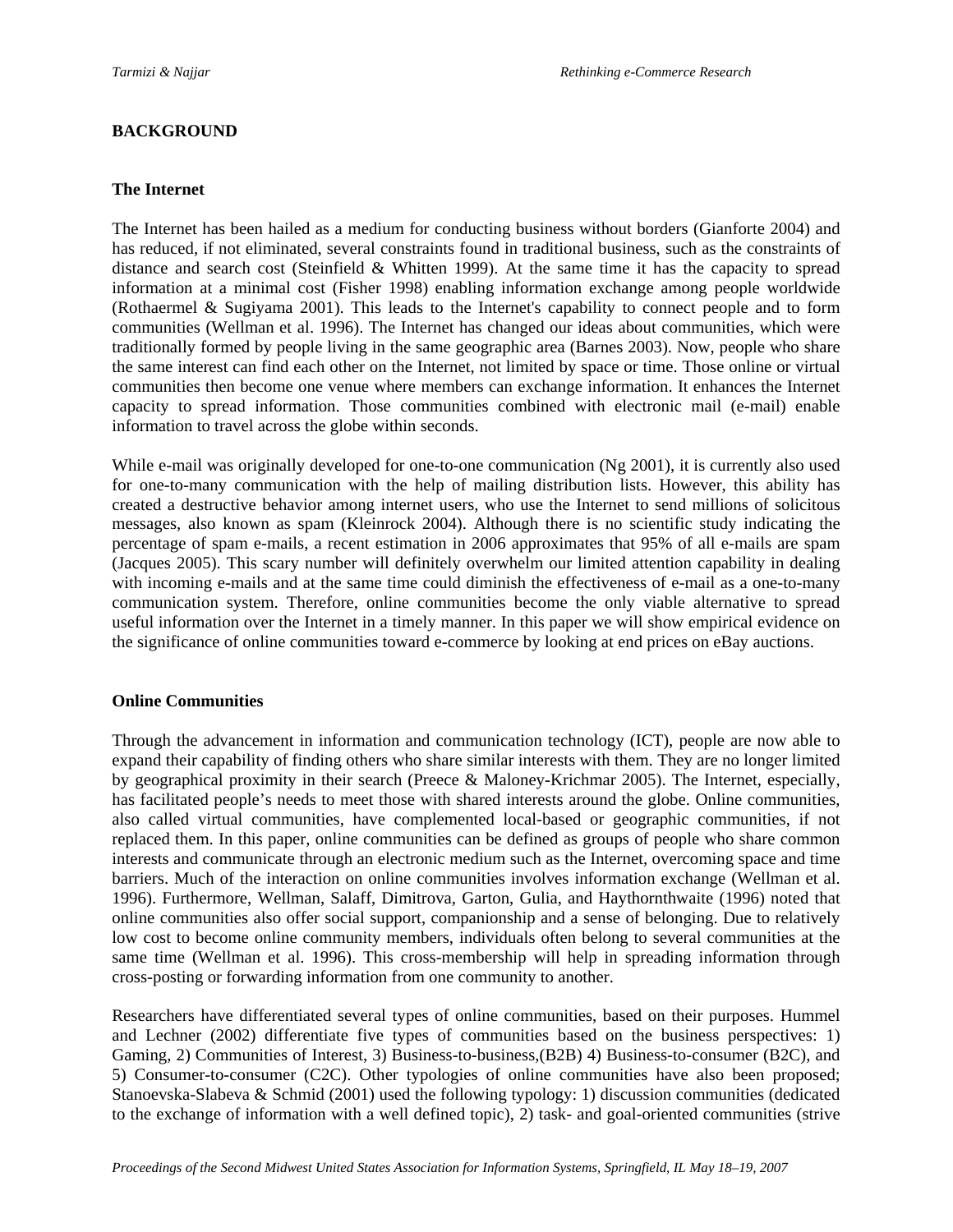to achieve a common goal through cooperation) 3) virtual worlds (provide virtual setting of the complex world as in virtual games) and 4) hybrid communities (a mixed of different communities). From the five Hummel and Lechner's community types, three are directly or indirectly related to commerce or trade, since they involve the exchange of goods. B2B and B2C are definitely geared toward conducting business transaction. A C2C community is merely a forum for individuals to exchange or to trade their unneeded stuffs. One of the prime examples of C2C communities is Craigslist, where anybody can list what he or she is offering or looking for. This type of community is normally geared toward exchanges/business among individuals living in the same locality, so that the exchange or transaction will occur face-to-face, instead of using a courier as an intermediary. In this case, the community provider, Craigslist, does not charge any fee for their service. While eBay could also have been thought of as a C2C community in its early days, it has shifted more and more toward a B2C type of community. Many traditional businesses have seen eBay as another outlet to reach potential customers. For example, Sears (eBay name: sears) and Circuitcity (eBay name: trading\_circuit\_liquidation) have listed their products on eBay.

#### **Online Auctions**

One of the most popular types of e-commerce is an online auction, where an item will be sold to the highest bidder. And the most popular site for online auctions is eBay. One of the shining stars in online business, eBay's recent financial data shows that its sales have reached \$5.58 billion, with profits of \$1.06 billion and assets of \$13.46 billion (Forbes.com). The uniqueness of eBay is that it empowers anybody to start his or her own business immediately and to reach a global audience instantly. At the same time, it increases the risks of fraudulent activities either from buyers or sellers. Chua, Wareham, and Robey (2002) listed several types of fraud in online auctions, including bid shielding, failure to ship by sellers, failure to pay by buyers, and counterfeit goods. A report indicated that in 2005 fraudsters took up to \$2.8 billion out of e-commerce (CyberSource 2005).

Studies related to e-commerce as well as online auctions have been conducted in the recent years. Most of the studies have been focusing on eBay, the largest online auction on the Internet. The focus of the study includes seller reputation (Dellarocas 2001; Resnick et al. 2000), price shilling (Kauffman & Wood, 2003), price and feedbacks (Lee, Im, & Lee 2000; Standifird 2001), and fraud (Bywell & Oppenheim 2001; Chua, Wareham, & Robey 2002). Other studies dealt with specific features available on eBay, such as buy-it-now (BIN) (Standifird, Roelofs, & Durham 2004) and dispute resolution (Katsh, Rifkin, & Gaitenby 2000).

In sum, online auctions, or e-commerce in general, and online communities are two prevailing success stories on the Internet. However, empirical research connecting activities in both fields is still a rarity. Therefore, we collect data about activities on an online community and look at their significant impact on online auction on eBay.

#### **METHOD AND DATA ANALYSIS**

#### **Method**

A quite popular online community (pseudo name: HOTDEALS) was observed. This community fits Stanoevska-Slabeva and Schmid's description as a discussion community, since its activities are mainly exchanging information about finding good bargains. This community was initially created in 1999, and quickly became a community of savvy shoppers. As of December 2006, it has more than 630,000 members and more than 6,000 postings daily. In average, it has around 150,000 unique visitors per day. The following figures show the statistics of this community for November–December 2006: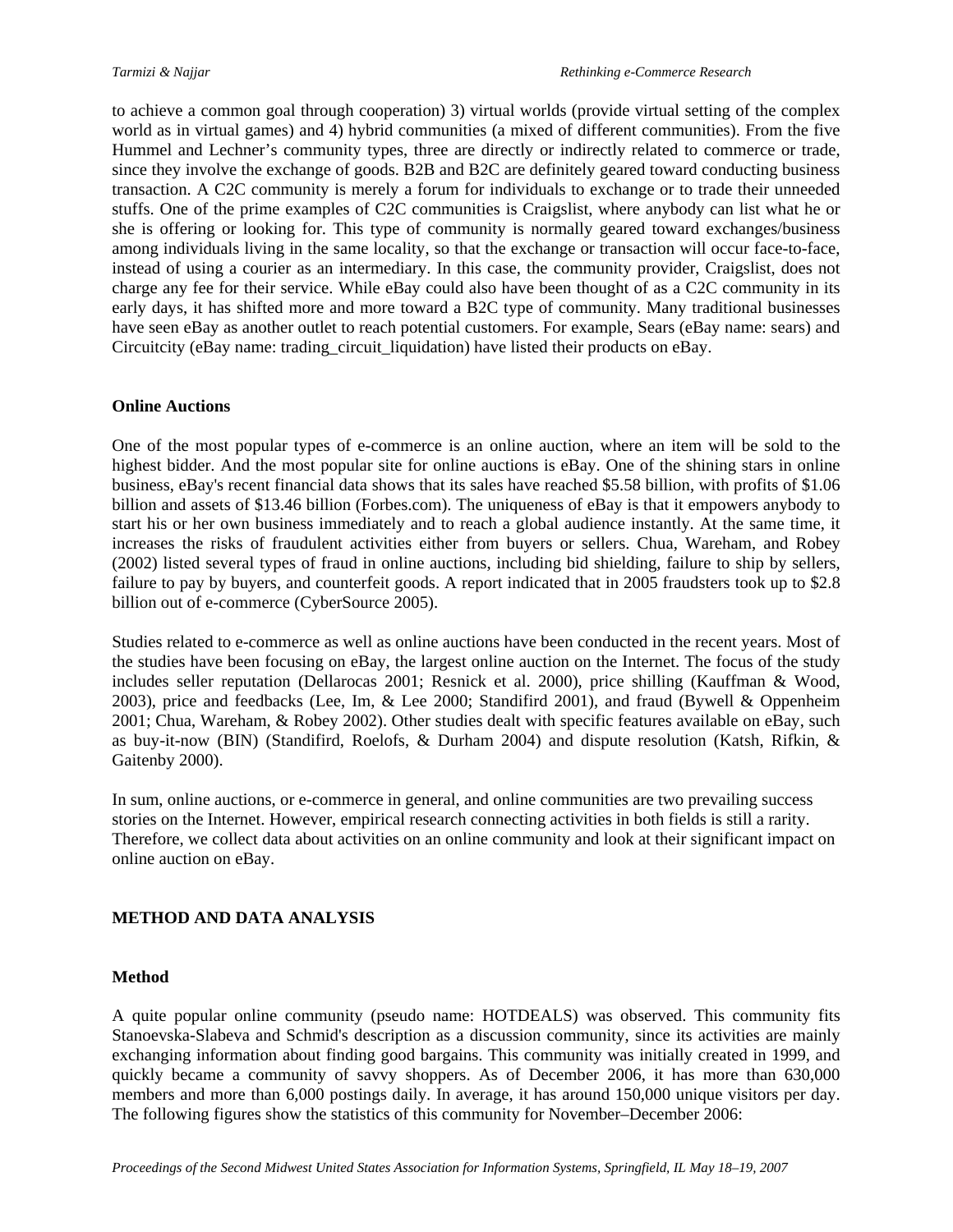

**Figure 1. Number of Daily Posts on the Community** 



**Figure 2. Number of Daily Unique Visitors on the Community** 

For this study, we observed information posted on this community. One particular posting that we used was a posting about an all-in-one EPSON printer. The information about this product was posted for the first time on January 21, 2006 at 9:42 p.m.The original poster informed the community about getting the product, sold elsewhere for \$299, for \$30,. The time when this deal was posted was recorded, as well as the number of replies and lurkers after certain period of time. Within 12 hours of the original posting, 372 replies and more than 7,000 viewers were recorded. The replies ranged from suggestions, reports of success or failure to get the deal, discussions of compatibility of this product to certain computer operating systems, as well as experiences of using this product.

Next, we collected sample data from eBay about the listing of the product. We observed its selling prices between January 7, 2006 and February 18, 2006. We deliberately chose the starting point of the first time frame, January 7,, to minimize the effect of the Christmas shopping period that could have distorted the selling prices. The following information is recorded: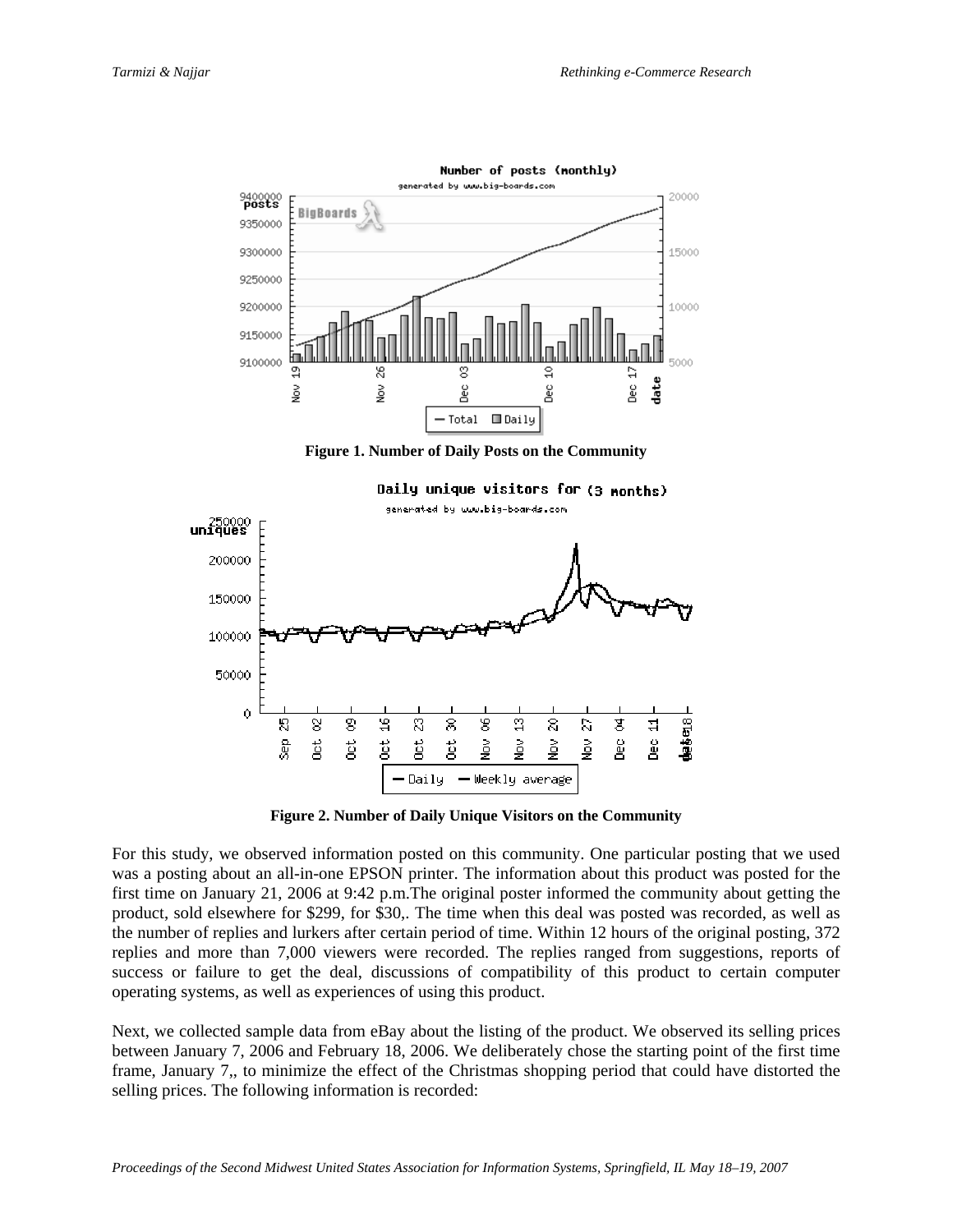- *END PRICES*: price of an item at the end of an auction (in US\$)
- *SHIPPING RATE*: additional fee that a buyer has to pay for shipping (in US\$)
- *STARTING PRICE*: price of an item at the start of an auction (in US\$)
- *NUMBER OF FEEDBACKS*: number of feedbacks that a seller has from his/her previous transactions
- *NEGATIVE FEEDBACKS*: number of negative feedbacks that a seller has from his/her transactions in the last six months
- *BIN*: a dummy variable indicates whether there is an option for potential buyer to purchase an item immediately without waiting till the end of the auction (BIN: 1—this option is available, *BIN*: 0—this option is not available)
- *LISTING TIMING*: timing of an auction in relation to the initial posting about the product on the observed online community. In this study we observed auctions *before* the initial posting, *right after* initial posting, (i.e., within ten days after the posting), and *long after* initial posting, (i.e., more than ten days after the posting)

#### **Data Analysis**

A total of 52 samples from eBay listings was collected during the time period. A linear regression operation was performed with *END PRICES* as the dependent variable. Coefficient of determination  $r^2$  is used as an indicator of goodness of fit. The first linear regression procedure is conducted with *SHIPPING RATE*, *STARTING PRICE*, *NUMBER OF FEEDBACKS* as independent variables (IVs). The SPSS output for this linear regression shows that if we only consider those three variable as IVs, then *SHIPPING RATE* (p-value = .000) and *STARTING PRICE* (p-value = .002) are significant at  $\alpha$ =.05, while *NUMBER OF FEEDBACKS* (p-value = .445) is not significant at all. This contradicted Melnik and Alm's (2002) finding that seller reputation is statistically significant. Although they, at the same time, concluded that it has only a small impact on the price of the observed \$5 gold coin. One possible cause of this contradiction is that we have two different types of items, (i.e., collecting good and technology), and different types of buyers for each of the items, (i.e., collectors and technology users). The goodness of fit for this model is low, with  $r^2$  adjusted equal to .259. Additionally, since our initial finding about seller reputation seems at odds with some existing studies, (e.g., McDonald & Slawson 2002), additional research focusing on seller reputation on eBay could hopefully bring more clearance to this issue.

The BIN option has been discussed in several publications, (e.g., Mathews 2004; Yoo, Ho, & Tam 2006). Therefore, we will include the BIN option as a dummy variable, (i.e., 0: no BIN available and 1: BIN available). Furthermore, due to the insignificance of *NUMBER OF FEEDBACKS*, we will drop this variable. Instead, we consider the number of negative feedbacksthe sellers received in the last 6 months. Negative feedbacks in the eBay rating system have been studied in various ways. Resnick, Zeckhauser, Swanson, and Lockwood (2006) found that one or two negative feedbacks for the sellers did not affect buyers' willingness-to-pay. The result of this regression indicated that *SHIPPING RATE* (p-value = .019) and *STARTING PRICE* (p-value = .004) are still significant, while *BIN* (p-value = .064) and *NEGATIVE FEEDBACKS* (p-value = .065) are relatively insignificant at  $\alpha$ =.05. However, those two insignificant variables have p-values that are relatively close to .05. Still, this regression model can only explain 31.1% of the variability in the auction end prices ( $r^2$  adj= .311). This low goodness of fit indicates that there are other important variables that we should consider.

Therefore, next we considered the spread of information on the Internet as a crucial factor toward the end price. For this purpose, we added a qualitative variable, called *LISTING TIMING*, as an additional variable to the existing variables. This variable represents correlation of the listing with the time of the initial information posted on the online community. In this case we have three possible values for this variable, (i.e., "*before*," "*right after*," and "*long after*"). The value "*before*" represents those eBay listings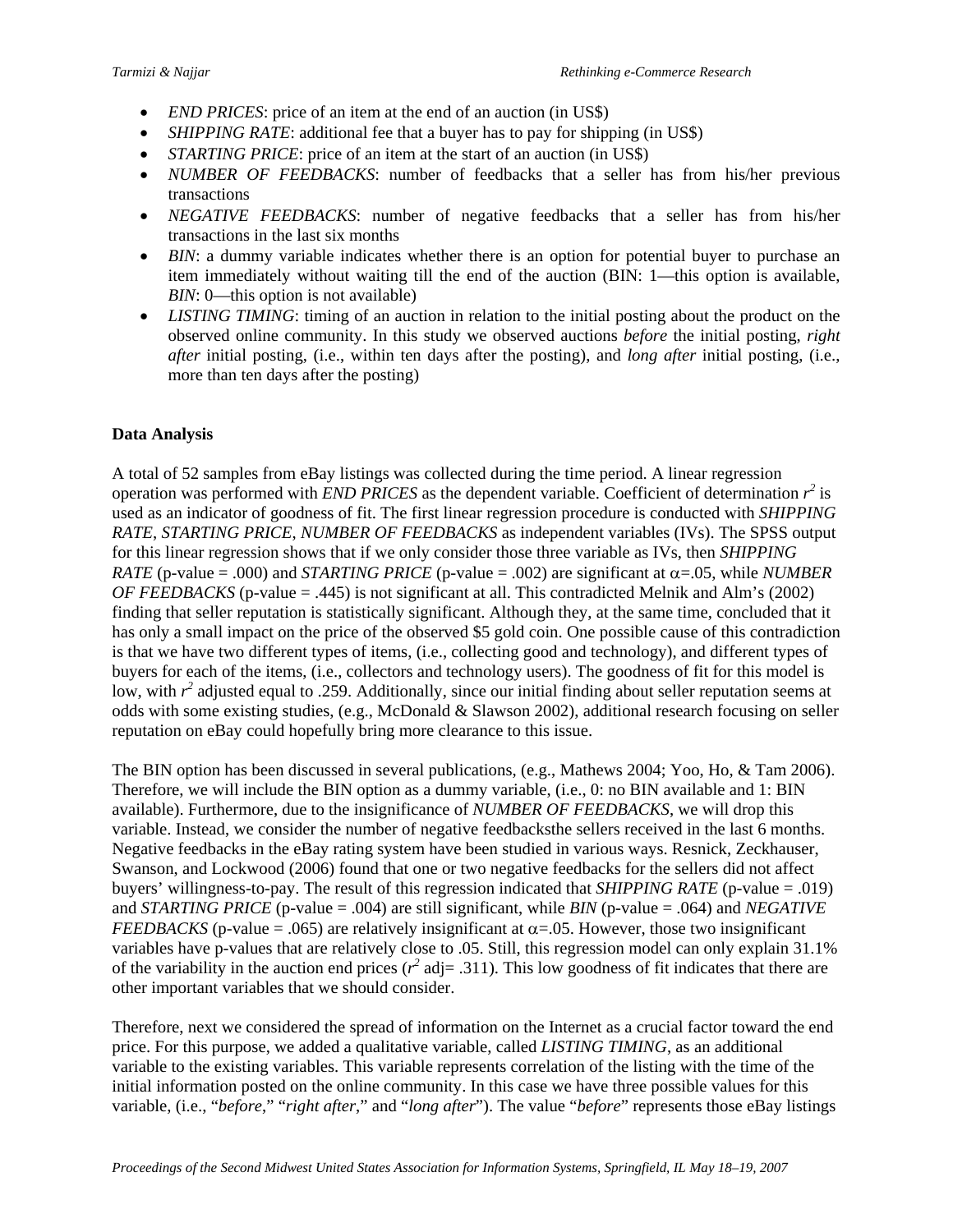made and ended before the information about the item was available on the Internet. The value of "*right after*" represents those listings started within the ten days after information was posted, while "*long after*" was used to represent those listings that came after that. For the purpose of analysis, we used the dummy variables "*TIMING1*" and "*TIMING2*" to represent those three possible values. The following table shows the coding of our dummy variables:

| VALUE       | <b>TIMING1</b> | <b>TIMING2</b> |
|-------------|----------------|----------------|
| before      |                |                |
| right after |                |                |
| long after  |                |                |

#### **Table 1. Coding of the Dummy Variables**

As the regression with these IVs indicates, those two dummy variables (*TIMING1* and *TIMING2*) representing the new variable (*LISTING TIMING*), each with p-value = .000, are significant at  $\alpha$ =.05, while the *STARTING PRICE* (p-value  $= .526$ ) is no longer significant. The only variable that is still significant is the *SHIPPING RATE* (p-value  $= .000$ ). This new regression has an excellent goodness of fit, with significantly higher coefficient of determination  $r^2$  adjusted = .795, compared to .311 in the previous one.

#### **DISCUSSION**

Our regression analysis has shown the potential importance of information traveling on the Internet through online communities in relation to e-commerce. That information could change the dynamic of online auctions on eBay significantly, as seen above. Without considering traveling information or activities in online communities, we will probably never be able to get the whole picture of e-commerce or online auctions. As our regression analysis shows, the level of explainable variability in the dependent variable END PRICES was quite low if we consider only variables or factors that are typical to online auctions, (e.g., shipping rate, initial prices, seller reputation). However, by taking into account activities in online communities, here captured in a variable called LISTING TIMING, the goodness of fit has improved significantly.

This new knowledge about the importance of online communities should help both sides, (i.e., consumers and online retailers), in conducting online commerce. For consumers, online communities could help them in educating themselves about products and their alternatives, before their purchase. Furthermore, it would help them in maximizing their benefits by getting a better bargain. For online retailers, online communities could help them in sensing consumers' preferences and motivations. Furthermore, it could help them in reaching to potential consumers and in educating them about new products. Those online communities could become an effective communication channel between retailers and consumers.

This study has a significant limitation, since we only consider one product in our study. Additional studies are needed to verify our findings and to extend this study to other products. Furthermore, we have not considered any theories or models related to e-commerce or online auctions in other fields, such as marketing. Therefore, future studies should look at existing theories in various fields and consider more variables related to online auctions that might not have been studied. They should also start looking at other auction sites, such as Amazon auctions or Yahoo! Auctions. This will help in verifying whether our initial findings can contribute in improving theories related to e-commerce as well as online communities, and whether our findings can be generalized or they are only specific to eBay auctions. Non-auction types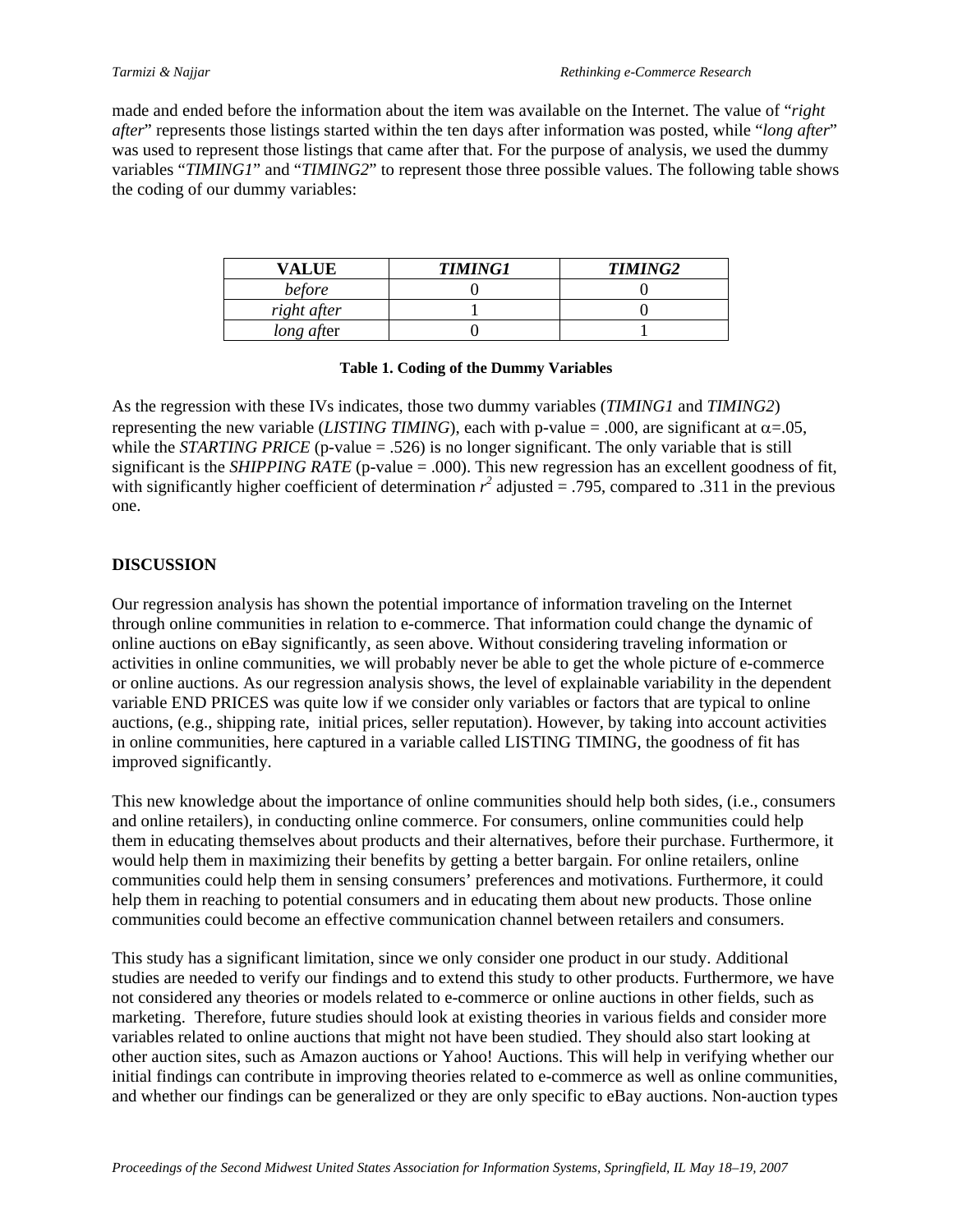of commerce should also be included in future studies. This will help in generalizing these initial findings to other types of e-commerce.

#### **CONCLUSION**

The study of e-commerce is still far from over; however, we need to expand our focus by looking at the relationship of e-commerce and online communities. This preliminary study has shown that there is a significant relationship between them. And therefore, more potential research streams in this field are possible. Researchers and practitioners of e-commerce as well as online communities could start collaborating in revealing some of the issues thought to be important for them.

#### **REFERENCES**

- Barnes, S. B. *Computer-mediated Communication: Human to Human Communication Across the Internet*, Allyn and Bacon, Boston, MA, 2003.
- Brint, A. "Investigating Buyer and Seller Strategies in Online Auctions," *Journal of the Operational Research Society* (54:11), 2003, pp. 1177–1188.
- Bywell, C. E. and Oppenheim, C. "Fraud on Internet Auctions," *Aslib Proceedings* (53:7), 2001, pp. 265–272.
- Chua, C. E. H., Wareham, J., and Robey, D. "Anti-Fraud Mechanisms in Internet Auctions: The Roles of Markets, Hierarchies and Communities of Practice," *Proceeding of 23rd International Conference on Information Systems (ICIS)*, Barcelona, Spain, 2007.
- Fisher, D. R. "Rumoring Theory and the Internet," *Social Science Computer Review* (16:2), 1998, pp. 158–168.
- Gianforte, G. "The world at our Fingertips—How Online Travel Companies Can Turn Clicks into Bookings," *Journal of Vacation Marketing* (10:1), 2004, pp. 79–86.
- Hummel, J., and Lechner, U. "Social Profiles of Virtual Communities," *Proceedings of the 35th Hawaii International Conference on System Sciences*, 2002, pp. 1–10.
- Jacques, R. *Spam Approaches 95 Per Cent of All Email*, (2005),http://www.vnunet.com/vnunet/news/2126691/ spam-approaches-per-cent-email, November 28, 2006.
- Kamins, M. A., Dreze, X., and Folkes, V. S. "Effects of Seller-supplied Prices on Buyers' Product Evaluations: Reference Prices in an Internet Auction Context," *Journal of Consumer Research* (30:4), 2004, pp. 622–628.
- Katkar, R., and Lucking-Reiley, D. "Public Versus Secret Reserve Prices in eBay Auctions: Results from a Pokémon Field Experiment," *NBER Working Paper No. 8183*, 2001, pp. 1–31.
- Kleinrock, L. "The Internet Rules of Engagement: Then and Now," *Technology in Societ*y (26:2–3), 2004, pp. 193– 207.
- Lee, Z., Im, I., and Lee, S. J. "The Effect of Negative Buyer Feedback on Auction Prices in the Internet Market," *International Conference on Information Systems (ICIS)*, Brisbane, Australia, December 10–13, 2000.
- McDonald, C. G., and Slawson Jr., V. C. "Reputation in an Internet Auction Market," *Economic Inquiry* (40:3), 2002, pp. 633–650.
- Melnik, M. I. and Alm, J. "Does a Seller's eCommerce Reputation Matter? Evidence from eBay Auctions," *Journal of Industrial Economics* (50:3), 2002, pp. 337–349.
- Morris, M., and Ogan, C. "The Internet as Mass Medium," *Journal of Communication* (46:1), 1996, pp. 39–50.
- Ng, K. C. "Using E-mail to Foster Collaboration in Distance Education," *Open Learning* (16:2), 2001, pp. 191–200.
- Preece, J., and Maloney-Krichmar, D. "Online Communities: Design, Theory, and Practice," *Journal of Computer-Mediated Communication* (10:4), (2005), http://jcmc.indiana.edu/vol10/issue4/preece.html.
- Ratchford, B. T., Talukdar, D., and Lee, M. S. "A Model of Consumer Choice of the Internet as an Information Source," *International Journal of Electronic Commerce* (5:3), 2001, pp. 7–21.
- Resnick, P., Zeckhauser, R., Swanson, J. and Lockwood, K. "The Value of Reputation on eBay: A Controlled Experiment," *Experimental Economics* (9:2), 2006, pp. 79–101.
- Roth, A. E. and Ockenfels, A. "Last-Minute Bidding and the Rules for Ending Second-Price Auctions: Evidence from eBay and Amazon Auctions on the Internet," *The American Economic Review* (92:4), 2002, pp. 1093– 1103.
- Stanoevska-Slabeva, K., and Schmid, B. F. "A Typology of Online Communities and Community Supporting Platforms," *Proceedings of the 34th Hawaii International Conference on System Sciences*, 2001, pp. 1–10.